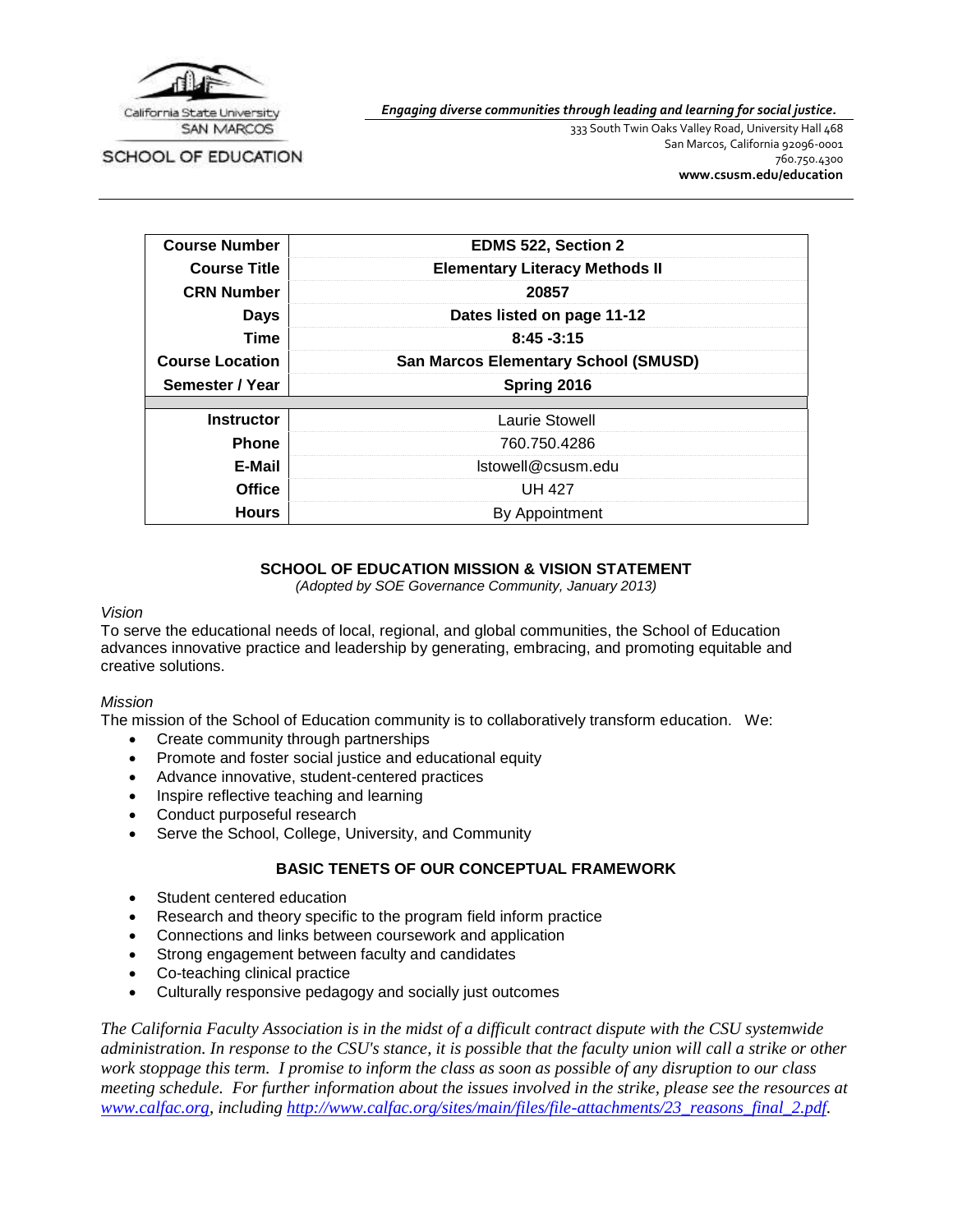# **Table of Contents**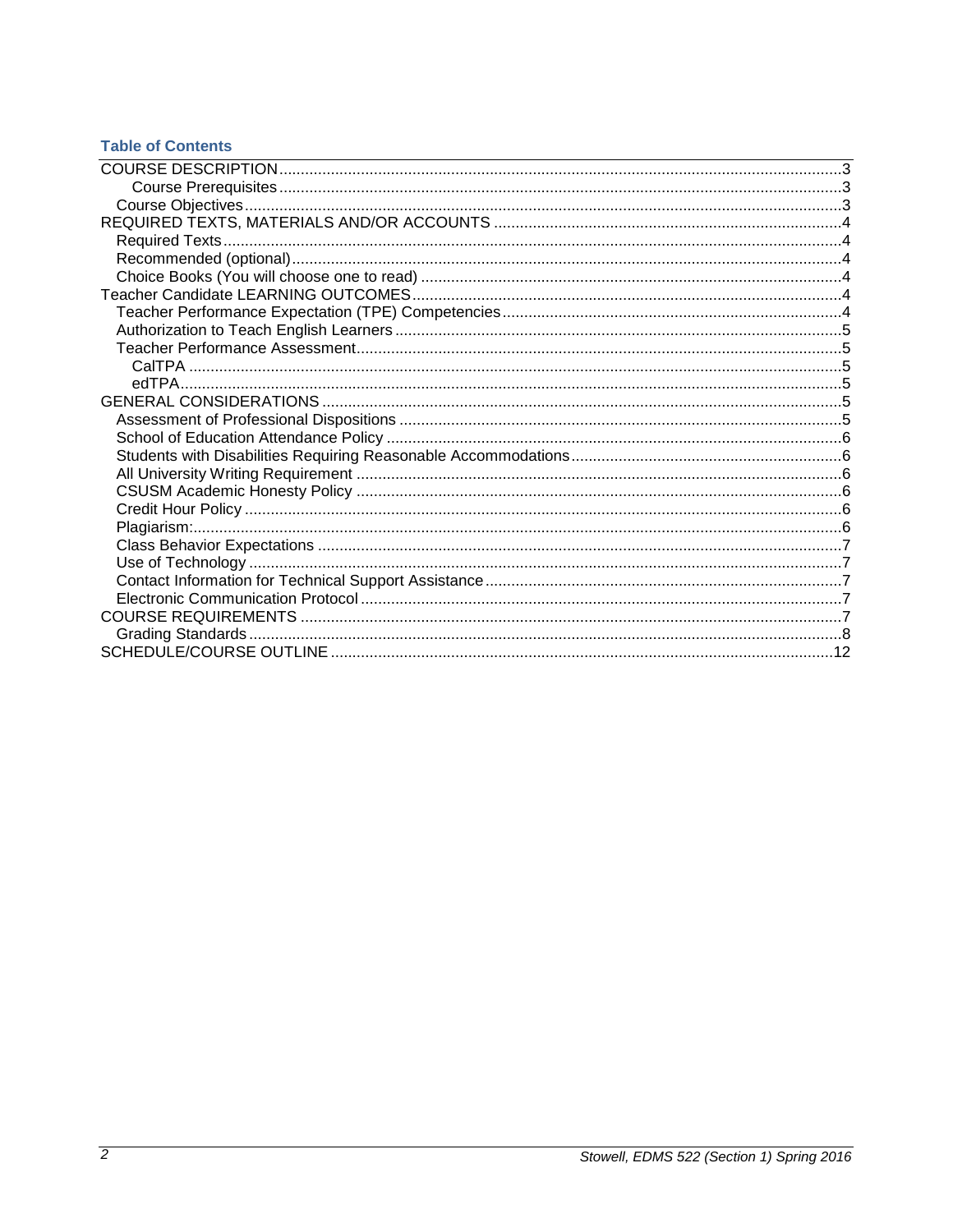## **COURSE DESCRIPTION**

<span id="page-2-0"></span>Focuses on developing a preliminary understanding of theory, methodology, and assessment of English Language Arts and second language Learning in self-contained or departmentalized settings.

The primary aim of this course is for students to develop an understanding of the theory, methodology, and assessment of English language arts and second language learning in integrated and inclusive elementary and middle school classrooms.

#### <span id="page-2-1"></span>**Course Prerequisites**

Successful completion of EDMS 521.

#### <span id="page-2-2"></span>**Course Objectives**

KNOWLEDGE - Teacher candidates will:

- Gain an understanding of how a first and second language is acquired.
- Gain an understanding of the reading process and its relationship to thought, language and learning and the knowledge of reading content including: word analysis, fluency, vocabulary- academic language- and background knowledge, reading comprehension, literary response and analysis.
- Gain understanding of how to learn to read and write in first and second languages.
- Become familiar with how to "deliver a comprehensive program of systematic, explicit instruction in reading, writing, listening, and speaking aligned to the California Common Core State Standards.
- Become familiar with "multiple monitoring measures within the three basic types of assessments to determine students' progress towards state adopted content standards."
- Become familiar with "differentiated reading instruction and interventions to meet the needs of the *full range of learners (including struggling readers, students with special needs, English learners, speakers of non-standard English, and advanced learners)* who have varied reading levels and language backgrounds."

SKILLS - Teacher candidates will:

- **Become sensitive observers of children's language using behaviors.**
- Demonstrate knowledge and ability to utilize multiple monitoring measures within the three basic types of assessments to determine students' progress towards state adopted content standards: entry level assessment for instructional planning, monitoring student progress, post test or summative assessment.
- Be able to analyze and interpret results [of children's reading and writing behaviors] to plan effective and differentiated instruction and interventions.
- Demonstrate knowledge of components of effective instructional delivery in reading, writing and listening and speaking.
- Develop the ability to select appropriate materials and instructional strategies to meet the individual needs of students and use "State Board of Education (SBE)-adopted core instructional materials for both instruction and intervention.
- Develop the ability to differentiate literacy instruction in order to provide Universal Access.
- Learn how to organize the classroom for teaching reading and writing to the *full range of learners (including struggling readers, students with special needs, English learners, speakers of nonstandard English, and advanced learners)* who have varied reading levels and language backgrounds

ATTITUDES AND VALUES – Teacher candidates will:

- Develop an appreciation for the natural language abilities children possess for processing and producing print.
- To appreciate the need and value of integrating reading writing into all curricular areas
- Affirm the importance of a rich environment for an effective language arts program.
- Develop a sensitivity to and appreciation for culturally and linguistically diverse learners.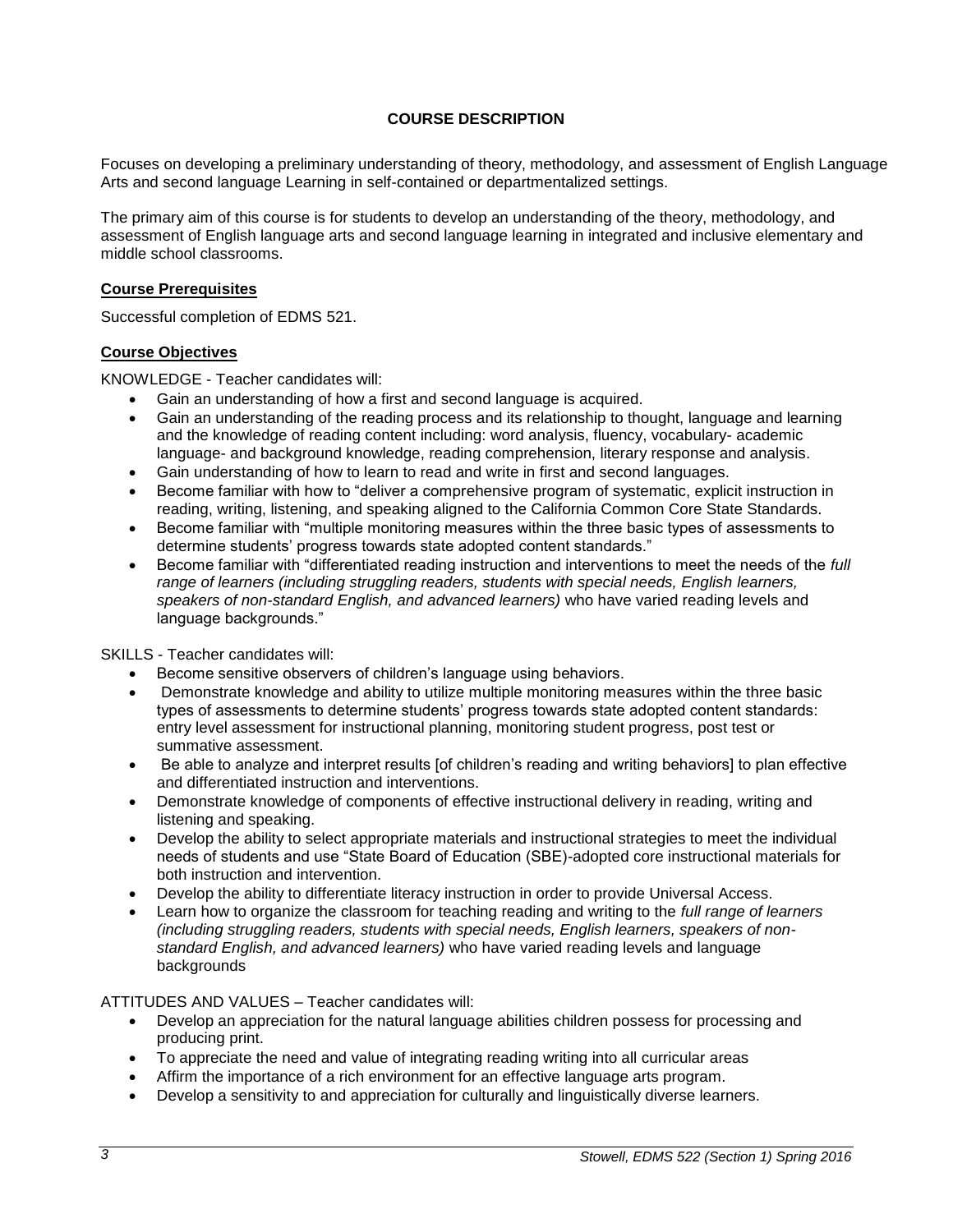- Develop a sensitivity to and appreciation for the importance of reading and writing for students' own personal and professional growth.
- Develop a respect for each student, his/her abilities and background and the student's right to instruction that meets his/her individual needs.

## **REQUIRED TEXTS, MATERIALS AND/OR ACCOUNTS**

## <span id="page-3-1"></span><span id="page-3-0"></span>**Required Texts**

- Beers, K. (2003) *When kids can't read*. Portsmouth: Heinemann.
- Johns, J. (11<sup>th</sup> ed.) (2012) *Basic Reading inventory*. Iowa: Kendall Hunt.
- Tompkins, G. (2011) (6<sup>th</sup> ed.) *Teaching writing: Balancing process and product.* NJ: Merrill.

National Common Core Initiative: <http://www.corestandards.org/read-the-standards/>(view College and Career Anchor Standards here)

ELA/ELD Framework: (download the full framework approved July 2015): [https://www.mydigitalchalkboard.org/cognoti/content/file/resources/documents/4b/4b6b5574/4b6b5574ba634](https://www.mydigitalchalkboard.org/cognoti/content/file/resources/documents/4b/4b6b5574/4b6b5574ba634f2a0d505cc4b0e78013ab4a7f9a/FrameworkFINAL72415.pdf) [f2a0d505cc4b0e78013ab4a7f9a/FrameworkFINAL72415.pdf](https://www.mydigitalchalkboard.org/cognoti/content/file/resources/documents/4b/4b6b5574/4b6b5574ba634f2a0d505cc4b0e78013ab4a7f9a/FrameworkFINAL72415.pdf) ELA/ELD Framework chapter by chapter: <http://www.cde.ca.gov/ci/rl/cf/elaeldfrmwrksbeadopted.asp>

## <span id="page-3-2"></span>**Recommended (optional)**

Zarrillo, J. J. (2010). (3rd ed.) *Ready for RICA: A test preparation guide for California's Reading Instruction Competence Assessment.* Merrill Prentice Hall.

### <span id="page-3-3"></span>**Choice Books (You will choose one to read)**

Amato, M. *Please write in this book* Levine, G. C. *Writing Magic* Fletcher, R. *How Writers work: Finding a process that works for you* Fletcher, R. *Flying Solo* Fletcher, R. *Guys write: What every guy writer needs to know*

## **TEACHER CANDIDATE LEARNING OUTCOMES**

## <span id="page-3-5"></span><span id="page-3-4"></span>**Teacher Performance Expectation (TPE) Competencies**

The course objectives, assignments, and assessments have been aligned with the CTC standards for the Multiple Subject Credential. This course is designed to help teachers seeking a California teaching credential to develop the skills, knowledge, and attitudes necessary to assist schools and district in implementing effective programs for all students. The successful candidate will be able to merge theory and practice in order to realize a comprehensive and extensive educational program for all students. You will be required to formally address the following TPE in this course:

TPE 1A- Subject-Specific Pedagogical Skills for Multiple Subject Teaching Assignments: Reading Language Arts.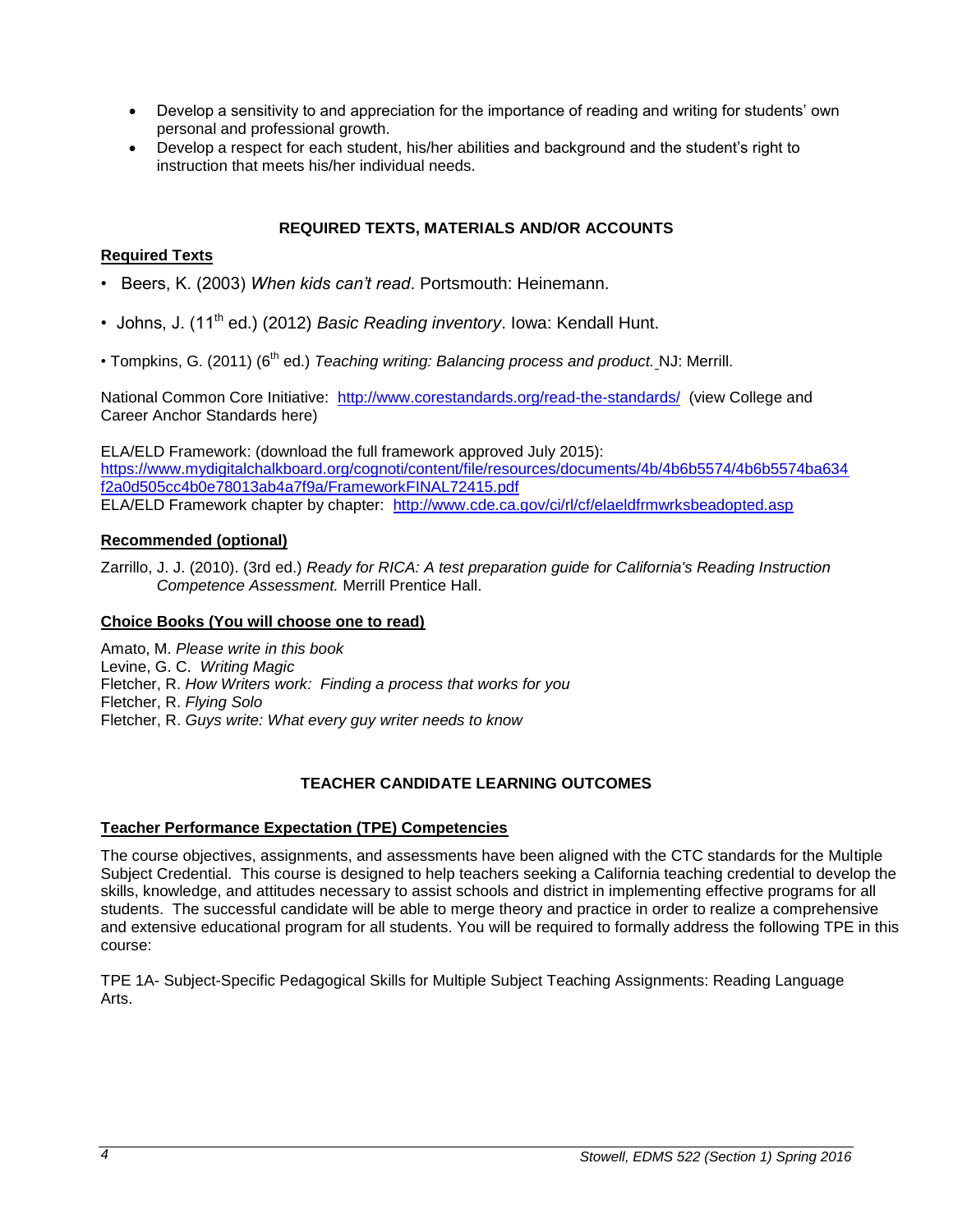## <span id="page-4-0"></span>**Authorization to Teach English Learners**

This credential program has been specifically designed to prepare teachers for the diversity of languages often encountered in California public school classrooms. The authorization to teach English learners is met through the infusion of content and experiences within the credential program, as well as additional coursework. Candidates successfully completing this program receive a credential with authorization to teach English learners. *(Approved by CCTC in SB 2042 Program Standards, August 02)*

## <span id="page-4-1"></span>**Teacher Performance Assessment**

Beginning July 1, 2008 all California credential candidates must successfully complete a state-approved Teacher Performance Assessment (TPA), as part of the credential program of preparation. During the 2015- 16 academic year the CSUSM credential programs will use either the CalTPA (California Teacher Performance Assessment) or the edTPA (Educative Teacher Performance Assessment).

Check with your program coordinator to determine which assessment is used for your credential program.

## <span id="page-4-2"></span>**CalTPA**

To assist with your successful completion of the CalTPA, a series of informational seminars are offered over the course of the program. TPA related questions and logistical concerns are to be addressed during the seminars. Your attendance to TPA seminars will greatly contribute to your success on the assessment. The CalTPA Candidate Handbook, TPA seminar schedule, and other TPA support materials may be found on the SOE website: <http://www.csusm.edu/education/CalTPA/ProgramMaterialsTPA.html>

## <span id="page-4-3"></span>**edTPA**

Beginning in fall 2015, for newly entering initial candidates, the CSUSM assessment system is the edTPA. To assist with your successful completion of the edTPA, a capstone class is part of your curriculum. In this class edTPA related questions and logistical concerns are addressed. Additional support materials are available on the edTPA website: [http://www.edtpa.com/PageView.aspx?f=GEN\\_Candidates.html](http://www.edtpa.com/PageView.aspx?f=GEN_Candidates.html)

Additionally, to support your success in your credential program and with TPA, SOE classes use common pedagogical language, lesson plans (lesson designs), and unit plans (unit designs).

## **GENERAL CONSIDERATIONS**

## <span id="page-4-4"></span>**This syllabus is subject to change.**

## <span id="page-4-5"></span>**Assessment of Professional Dispositions**

Assessing a candidate's dispositions within a professional preparation program is recognition that teaching and working with learners of all ages requires not only specific content knowledge and pedagogical skills, but positive attitudes about multiple dimensions of the profession. The School of Education has identified six dispositions – social justice and equity, collaboration, critical thinking, professional ethics, reflective teaching and learning, and life-long learning—and developed an assessment rubric. For each dispositional element, there are three levels of performance - *unacceptable*, *initial target*, and *advanced target*. The description and rubric for the three levels of performance offer measurable behaviors and examples.

The assessment is designed to provide candidates with ongoing feedback for their growth in professional dispositions and includes a self-assessment by the candidate. The dispositions and rubric are presented, explained and assessed in one or more designated courses in each program as well as in clinical practice. Based upon assessment feedback candidates will compose a reflection that becomes part of the candidate's Teaching Performance Expectation portfolio. Candidates are expected to meet the level of *initial target* during the program.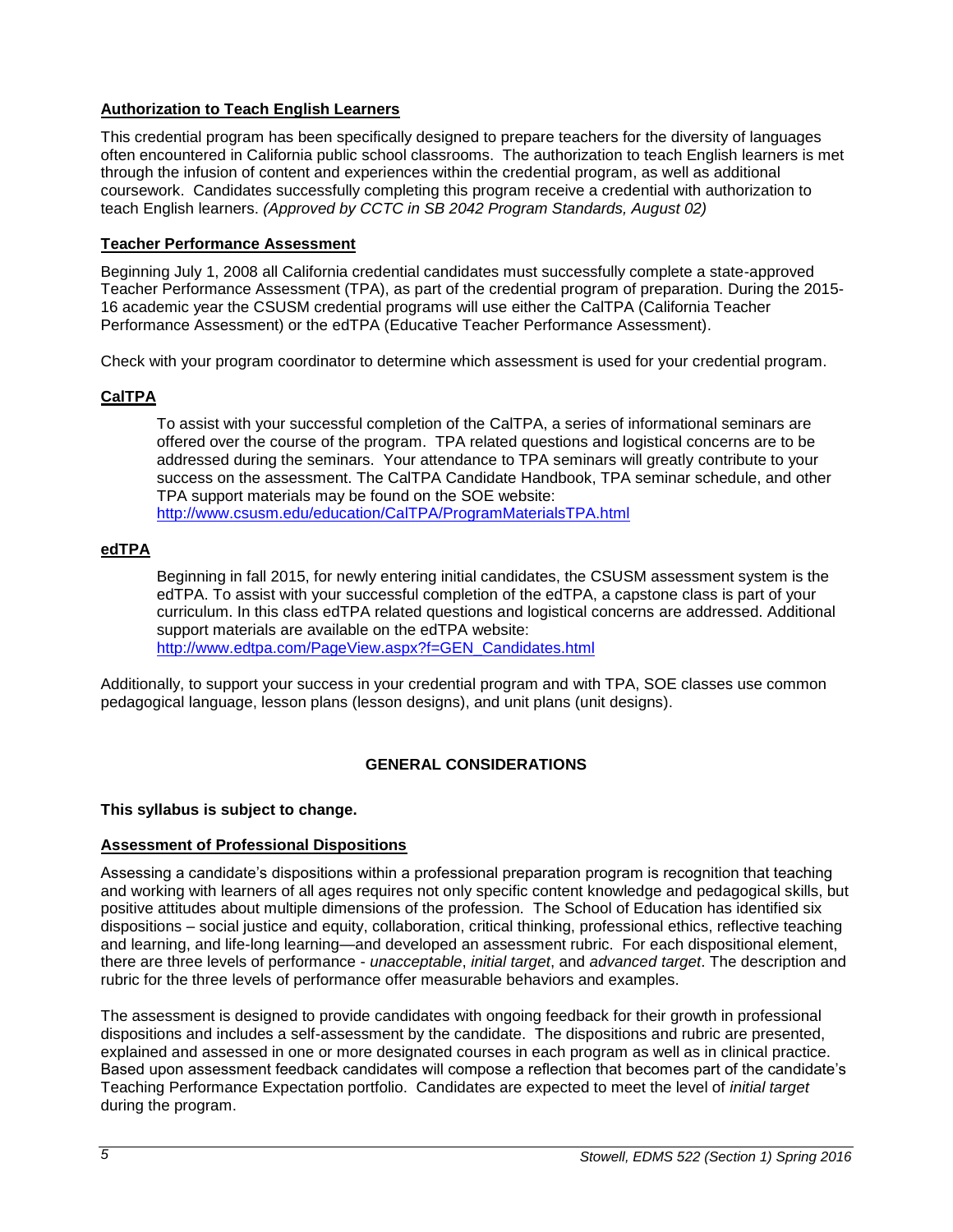## <span id="page-5-0"></span>**School of Education Attendance Policy**

Due to the dynamic and interactive nature of courses in the School of Education, all candidates are expected to attend all classes and participate actively. At a minimum, candidates must attend more than 80% of class time, or s/he may not receive a passing grade for the course at the discretion of the instructor. Individual instructors may adopt more stringent attendance requirements. Should the candidate have extenuating circumstances, s/he should contact the instructor as soon as possible. *(Adopted by the COE Governance Community, December, 1997).*

*For this course: Students missing two class sessions will see their grades reduced by one full grade. Students missing three or more class sessions will see their grades reduced by two full grades. Leaving early or arriving late by more than 15 minutes constitutes one absence. Illness and emergencies are considered on a case-by-case basis; however, notification of an absence does not constitute an excuse.* 

#### <span id="page-5-1"></span>**Students with Disabilities Requiring Reasonable Accommodations**

Candidates with disabilities who require reasonable accommodations must be approved for services by providing appropriate and recent documentation to the Office of Disable Student Services (DSS). This office is located in Craven Hall 4300, and can be contacted by phone at (760) 750-4905, or TTY (760) 750-4909. Candidates authorized by DSS to receive reasonable accommodations should meet with their instructor during office hours or, in order to ensure confidentiality, in a more private setting.

#### <span id="page-5-2"></span>**All University Writing Requirement**

Every course at the university, including this one, must have a writing requirement of at least 2500 words. Writing requirements for this class will be met through the signature assignments as described below.

#### <span id="page-5-3"></span>**CSUSM Academic Honesty Policy**

"Teacher Candidates will be expected to adhere to standards of academic honesty and integrity, as outlined in the Student Academic Honesty Policy. All written work and oral presentation assignments must be original work. All ideas/materials that are borrowed from other sources must have appropriate references to the original sources. Any quoted material should give credit to the source and be punctuated with quotation marks.

Candidates are responsible for honest completion of their work including examinations. There will be no tolerance for infractions. If you believe there has been an infraction by someone in the class, please bring it to the instructor's attention. The instructor reserves the right to discipline any student for academic dishonesty in accordance with the general rules and regulations of the university. Disciplinary action may include the lowering of grades and/or the assignment of a failing grade for an exam, assignment, or the class as a whole."

Incidents of Academic Dishonesty will be reported to the Dean of Students. Sanctions at the University level may include suspension or expulsion from the University.

## <span id="page-5-4"></span>**Credit Hour Policy**

Students are expected to spend a minimum of two hours outside of the classroom each week for each unit of credit engaged in learning.

#### <span id="page-5-5"></span>**Plagiarism:**

<span id="page-5-6"></span>As an educator, it is expected that each candidate will do his/her own work, and contribute equally to group projects and processes. Plagiarism or cheating is unacceptable under any circumstances. If you are in doubt about whether your work is paraphrased or plagiarized see the Plagiarism Prevention for Students website [http://library.csusm.edu/plagiarism/index.html.](http://library.csusm.edu/plagiarism/index.html) If there are questions about academic honesty, please consult the University catalog.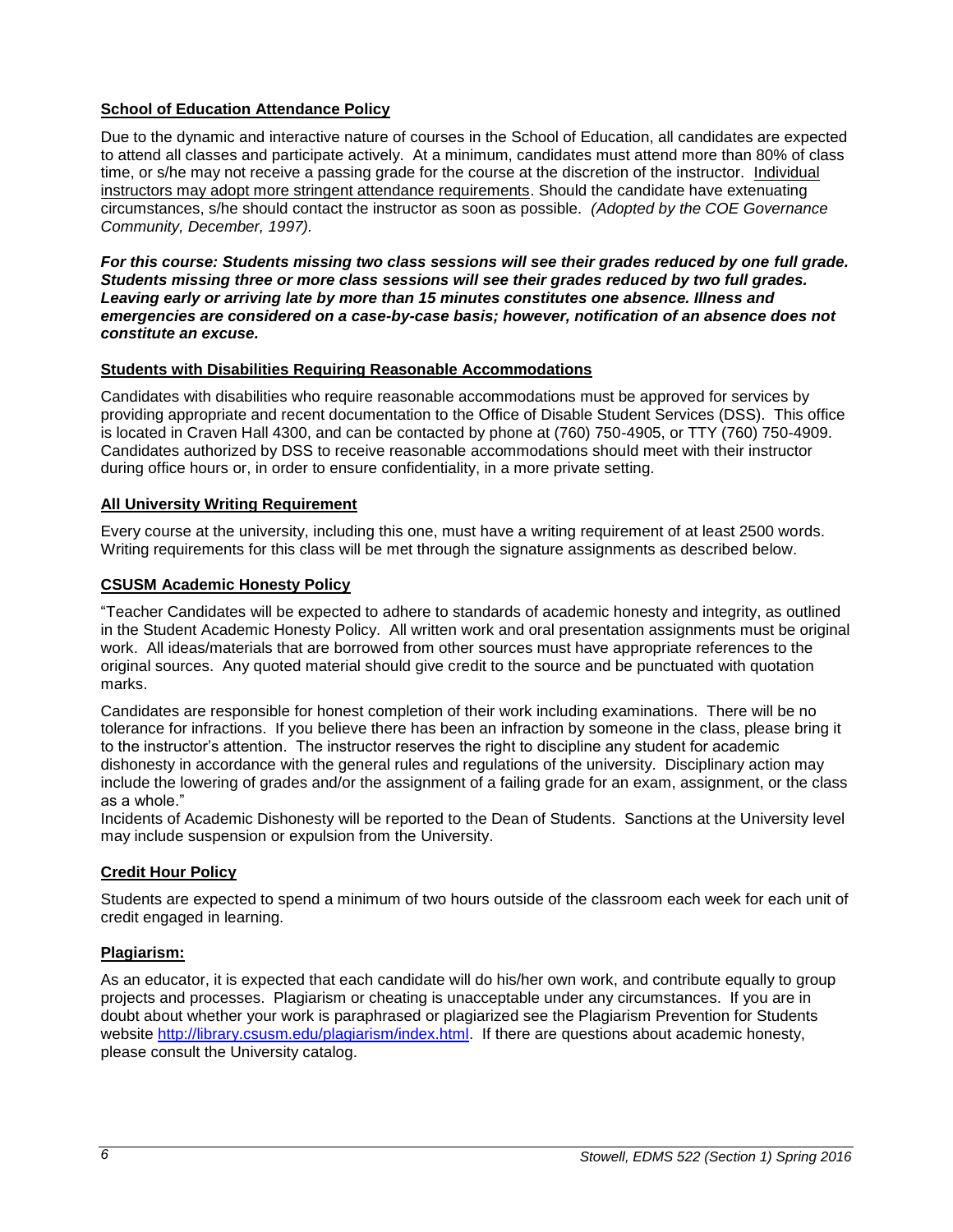## **Class Behavior Expectations**

Students in this class are expected to follow these basic principles:

- Demonstrate respect for oneself and for others.
- Treat others with dignity and behave in a way which promotes a physically and psychologically safe, secure, and supportive climate.
- Allow all community members to engage as full and active participants where the free flow of ideas is encouraged and affirmed.

## <span id="page-6-0"></span>**Use of Technology**

Candidates are expected to demonstrate competency in the use of various forms of technology (i.e. word processing, electronic mail, Moodle, use of the Internet, and/or multimedia presentations). Specific requirements for course assignments with regard to technology are at the discretion of the instructor. Keep a digital copy of all assignments for use in your teaching portfolio. All assignments will be submitted online, and some will be submitted in hard copy as well. Details will be given in class.

Assume that technology will fail at some point. Do not assume that everything will go smoothly when it comes to computers. Plan ahead. Do not leave completion/submission of assignments/projects for the last possible moment.

## <span id="page-6-1"></span>**Contact Information for Technical Support Assistance**

If you need any technical support, contact IITS Student Help Desk: [http://www.csusm.edu/sth/.](http://www.csusm.edu/sth/)

## <span id="page-6-2"></span>**Electronic Communication Protocol**

Electronic correspondence is a part of your professional interactions. If you need to contact the instructor, email is often the easiest way to do so. It is my intention to respond to all received e-mails in a timely manner. Please be reminded that e-mail and on-line discussions are a very specific form of communication, with their own nuances and etiquette. For instance, electronic messages sent in all upper case (or lower case) letters, major typos, or slang, often communicate more than the sender originally intended. With that said, please be mindful of all e-mail and on-line discussion messages you send to your colleagues, to faculty members in the School of Education, or to persons within the greater educational community. All electronic messages should be crafted with professionalism and care.

Things to consider:

- Would I say in person what this electronic message specifically says?
- How could this message be misconstrued?
- Does this message represent my highest self?
- Am I sending this electronic message to avoid a face-to-face conversation?

<span id="page-6-3"></span>In addition, if there is ever a concern with an electronic message sent to you, please talk with the author in person in order to correct any confusion.

## **COURSE REQUIREMENTS**

Assignments are to be turned in on the due date, no exceptions. Hand-written work is not accepted. Assignments should use size 12 font and be double-spaced. Proofread and edit word-processed assignments prior to submission to ensure the text is error-free (grammar, spelling), and ideas are logically and concisely presented. All citations, where appropriate, should use American Psychological Association (APA) format.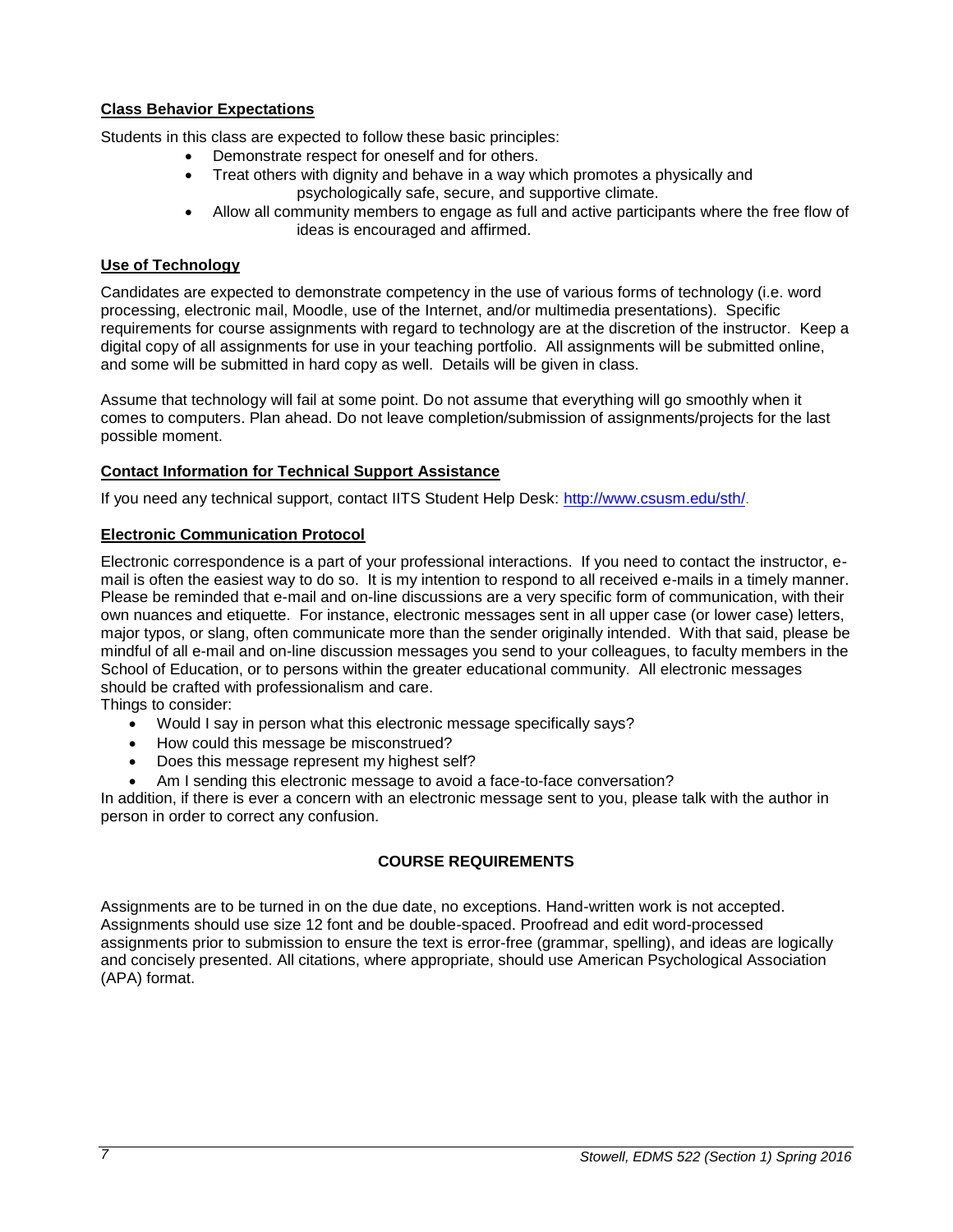| <b>Assignment</b>                                                | <b>Points</b><br><b>Possible</b> |
|------------------------------------------------------------------|----------------------------------|
| Reading Case Study (March 21, 2016)                              | 45                               |
| Literacy Lesson Plan (sign up)<br><b>Focus: Writing Strategy</b> | 10                               |
| Digital Writing Portfolio and reflection (March 15, 2016)        | 15                               |
| <b>Reading Responses</b>                                         | 30                               |
| <b>Total Points</b>                                              | 100                              |

## <span id="page-7-0"></span>**Grading Standards**

|    | 93-100 | А- | 90-92 |      |       |
|----|--------|----|-------|------|-------|
| B+ | 87-89  | в  | 83-86 | в-   | 80-82 |
| C+ | 77-79  | C. | 73-76 | $c-$ | 70-72 |

In both the Literacy courses (EDMS 521 and EDMS 522), you will study topics in literacy instruction related to RICA domains.

| <b>RICA DOMAINS COVERED</b>                                  |  |  |  |
|--------------------------------------------------------------|--|--|--|
| Embedded in each area: Assessment, Universal                 |  |  |  |
| Access/Differentiated Instruction, Oral Language and Writing |  |  |  |
| Domain 1: Planning Reading Instruction based on Assessment   |  |  |  |
| Domain 2: Word Analysis                                      |  |  |  |
| Domain 3: Fluency                                            |  |  |  |
| Domain 4: Vocabulary, Academic Language, and Background      |  |  |  |
| Knowledge                                                    |  |  |  |
| Domain 5: Comprehension                                      |  |  |  |

#### **Writing Strategy Lesson Plan (10 points) (Due on Cougar Courses by the morning you share your lesson)**

You will write and present a writing strategy lesson plan for a small group or whole class activity that takes into account the needs of your students. They can be mini-lessons, direct instruction, inquiry, or any format you choose. This is also an opportunity to try a writing-in-the-content-areas lesson. Make your lesson active, interesting, fun and meaningful. The lesson should be about a writing **strategy**, not, for example, a whole long unit on how to write a story. Write a lesson about aspects of writing the story (or whatever genre you choose), the elements of writing, like how to develop character or setting. The biggest mistake student teaches (and some teachers) make is thinking teaching writing is making an assignment and then grading it. That's not teaching students HOW to write. Another common mistake is teaching grammar and surface features, like comma use and then practicing it on sentences. That's test prep, not really teaching writing. Grammar needs to be taught in the context of writing.

*Keep in mind when writing your lesson*: What is the purpose of your lesson? How does it relate to real writing? What are your learning goals? How are they aligned with the CA ELA standards? How will you present the lesson (instructional strategies, resource materials, time frame)? How will you group students for the lesson? How will you assess your students? What accommodations will you provide for students who need additional support?

Examples of possible strategies include:

How to begin a piece of writing Writing an engaging opening Narrowing or expanding topics Using a piece of literature as a model for writing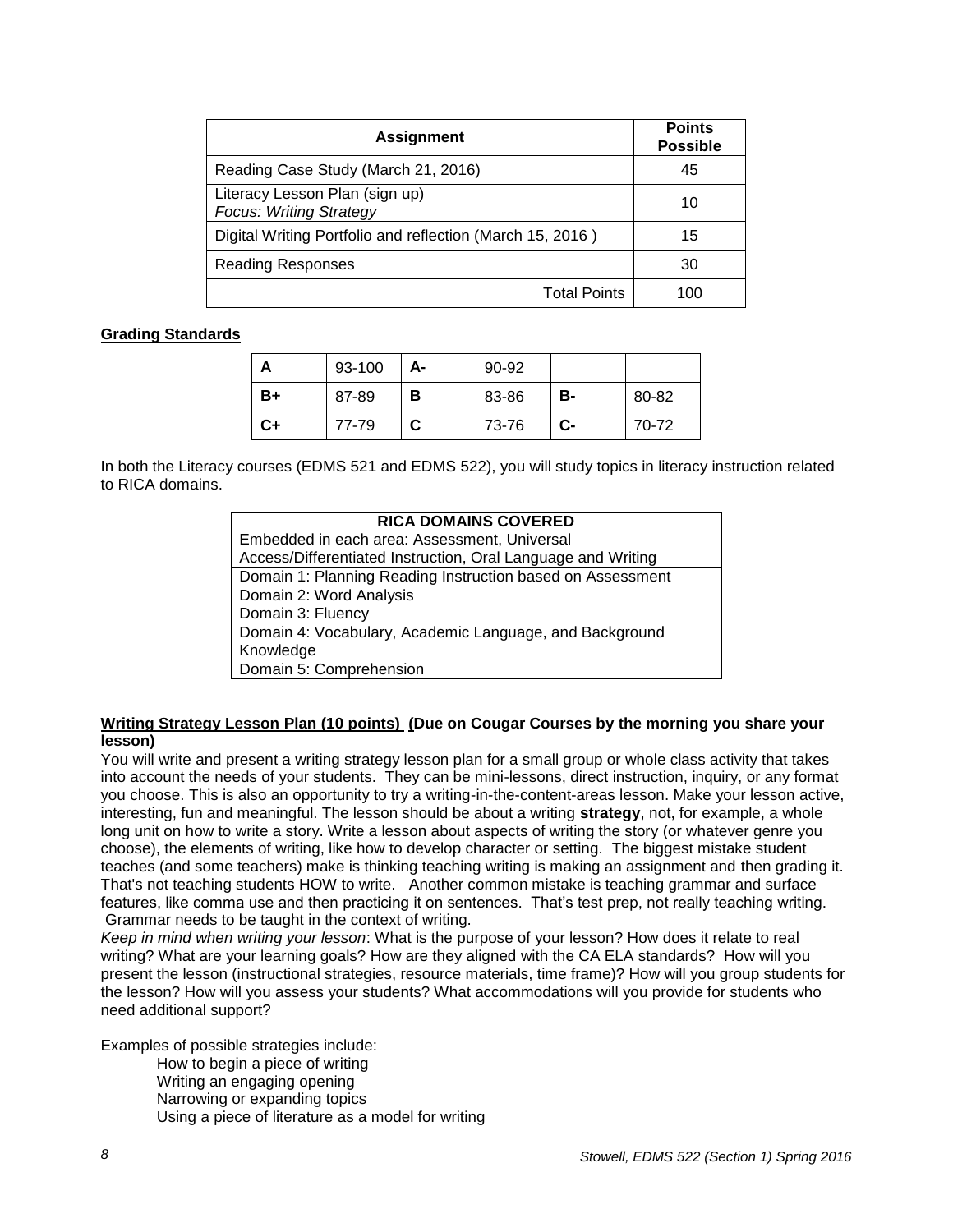Paragraphing within a piece of writing Developing characters Developing a central idea Organizational structure for a particular kind of writing (compare/contrast, persuasion, etc.) Monitoring writing to see if it makes sense Editing writing Determining if source/evidence is credible Making transitions between paragraphs Using graphic organizers to plan and/or organize writing Using active verbs Sentence variety or interesting sentence structure Peer response – teaching students how to provide effective feedback Strategies specific to a particular domain (like informative, argument, etc.) Writing in science, social studies, math, art, music, P.E.

**Recommended sites for literacy lessons (**in no particular order): There are many websites with lesson plans. The following are some of my favorites. You don't have to use these. I'm just trying to save you some time. There are many more out there, just be aware of who sponsors the site and what the sponsor might be trying to sell you or what their philosophical orientation might be.

- 1. **Readwritethink**: Co-sponsored by NCTE and IRA the two premier literacy professional organizations: http://www.readwritethink.org/
- 2. **Teaching that makes sense**: [www.ttms.org](http://www.ttms.org/)
- 3. **Writing Fix**: Sponsored by the Northern Nevada Writing Project:<http://writingfix.com/>
- 4. **Always write:** Corbett Harrison, creator of Writing Fix's website created his own site with many of the Writing Fix resources and more: http://corbettharrison.com
- 5. **Achieve the Core**: [http://achievethecore.org](http://achievethecore.org/)
- 6. **Teaching Channel**: https://www.teachingchannel.org/videos?categories=topics\_common-core
- 7. **Scholastic**:<http://www2.scholastic.com/browse/home.jsp>
- 8. **Ted Ed**: Teacher created lessons using TED videos: http://ed.ted.com
- 9. **Edutopia**: [http://www.edutopia.org](http://www.edutopia.org/) Use "Browse Topics" bar at the top and you can browse by topic or grade level
- 10. **Web English Teacher:** <http://webenglishteacher.com/>
- 11. **English Companion:** http://www.englishcompanion.com/ Materials by Jim Burke, high school teacher and author of many excellent books. Go to "classroom resources" on top bar.

A few of my favorite blogs by teachers, that often have great lesson ideas.

- 1. Pernille Ripp (middle school teacher) http://pernillesripp.com
- 2. Two writing teachers (actually now kept up by about 7 teachers) [https://twowritingteachers.wordpress.com](https://twowritingteachers.wordpress.com/)
- 3. Moving Writers (two high school teachers who published a book on using mentor texts) http://movingwriters.org
- 4. Three Teachers talk (3 high school teachers with good ideas for all grades): [https://threeteacherstalk.wordpress.com](https://threeteacherstalk.wordpress.com/)
- 5. To make a prairie (literacy consultant in NYC): https://tomakeaprairie.wordpress.com
- 6. Scholastic bloggers (14 different teacher's blogs from across the country teaching all grade levels: http://www.scholastic.com/teachers/teaching-ideas

**Reading reflections (30 pts.)**: It is expected that everyone will understand all the readings and will come to class prepared to discuss them. Write at least 3 comments or questions from the readings for that session. **Do not summarize**. Please give thoughtful reactions, responses, and reflections. If the readings are from more than one book, try to comment on more than one book. We will use these as the basis of our discussion at the beginning of some classes. These should be posted in Cougar Courses **before** each session and they should show that you have done the reading. Do NOT do reading reflections for the adolescent novels. **You have 2 free passes!**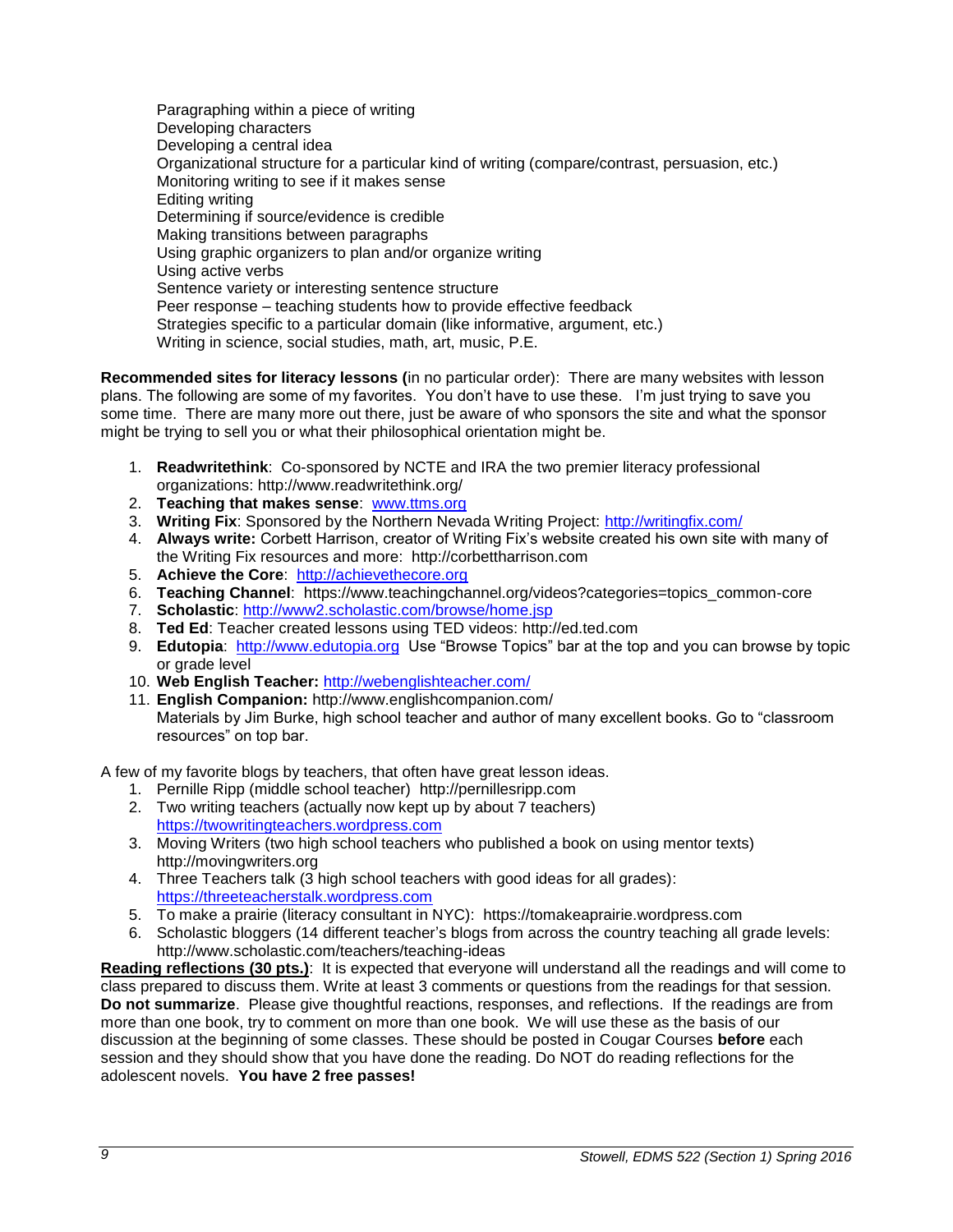## **Digital Writing Portfolio (15 points)**

We will be doing several pieces of different kinds of writing primarily in class. You will keep all drafts in a digital folder. Not every piece will be finished, but at least one or more will be completed. You will write a reflection about your portfolio and your writing process. Your reflection will identify which pieces you think are your best writing and which pieces illustrate learning about writing. When you reflect upon your process please address the following questions: How did you get started? What was it like writing the first draft? What was difficult for you? What was easy? What kinds of decisions did you have to make in the writing? Did you consider an audience when you were writing? Who was your audience? Especially respond to: What did you learn about fostering student's writing. DO NOT BEGIN THIS ASSIGNMENT UNTIL IT IS DISCUSSED IN CLASS!

#### **Bring a draft of a piece of writing to class February 23. Final reflection and portfolio due: March 15**

#### **Case Study (45 points) DUE: March 21**

Choose a student at your school site who struggles with reading and writing (the teachers will help identify students). Choose a student who is reading at least at a first grade level. Identify a student as quickly as possible after starting your observation. Ask your master teacher for a good candidate. Prepare a reading and writing case study on this student:

Important: Take notes as you work with your student. Include your anecdotal notes in the final appendix. (for example, your student's behavior during the activity, reactions to the activity, comments, etc.) in your analysis of the student and in your design of an appropriate instructional plan. Record all the student's oral responses. Don't try to assess the child in only one day. If you think the child is getting tired, stop the assessment for the day and pick up another day. An important part of the assessment is developing a rapport with the child in which s/he is comfortable to fully participate.

#### Your case study will include:

1. Learning about your student: This section includes the students age, grade level, interests, ethnic and linguistic background, etc. Select 3 students, however, you are only going to be working with one student. The other two will be backups- just in case students move or change schools.

Conduct a reading interview: Use an attitude survey. Surveys are included with this assignment. Summarize the interview and include the original responses in an appendix.

3. Reading assessment: Summarize the information gained from a Informal Reading Inventory and include the original data in an appendix. Insert the following chart at the appropriate place:

| Independent | Instructional | Frustration |
|-------------|---------------|-------------|
| Grade level | Grade level   | Grade level |

Word list. Use the graded word lists to ascertain the level at which you will have your student begin to read the reading passage. Start at 2 to 3 grade levels below your student's grade level placement.

Miscue Analysis. Use an expository and narrative text. Record the student reading to be able to conduct the analysis.

Recording and Analysis. Listen to the tape. Record the miscues on a piece of paper containing a duplication of the reading selection. Use the *Johns* to record and analyze the miscues. Analyze the miscues made by your student using what you know about this student. What cues did your student use to make meaning? What are the strengths of your student? Use the analysis sheets in the John's and transfer that information to the assessment grid provided to record data about your student. Write your analysis in a clear manner. As you write your analysis, consider your original reading interview and consider how the answers given by the student during the interview connect to the miscues. Also consider the quality of the retelling and how you think that is related to the miscues.

Retelling. Before your student reads the expository or narrative text, be sure to tell him/her that you will be asking him/her to retell the story. Ask the comprehension questions as listed in the John's IRI. Also use the criteria provided in the John's to analyze the student's retelling.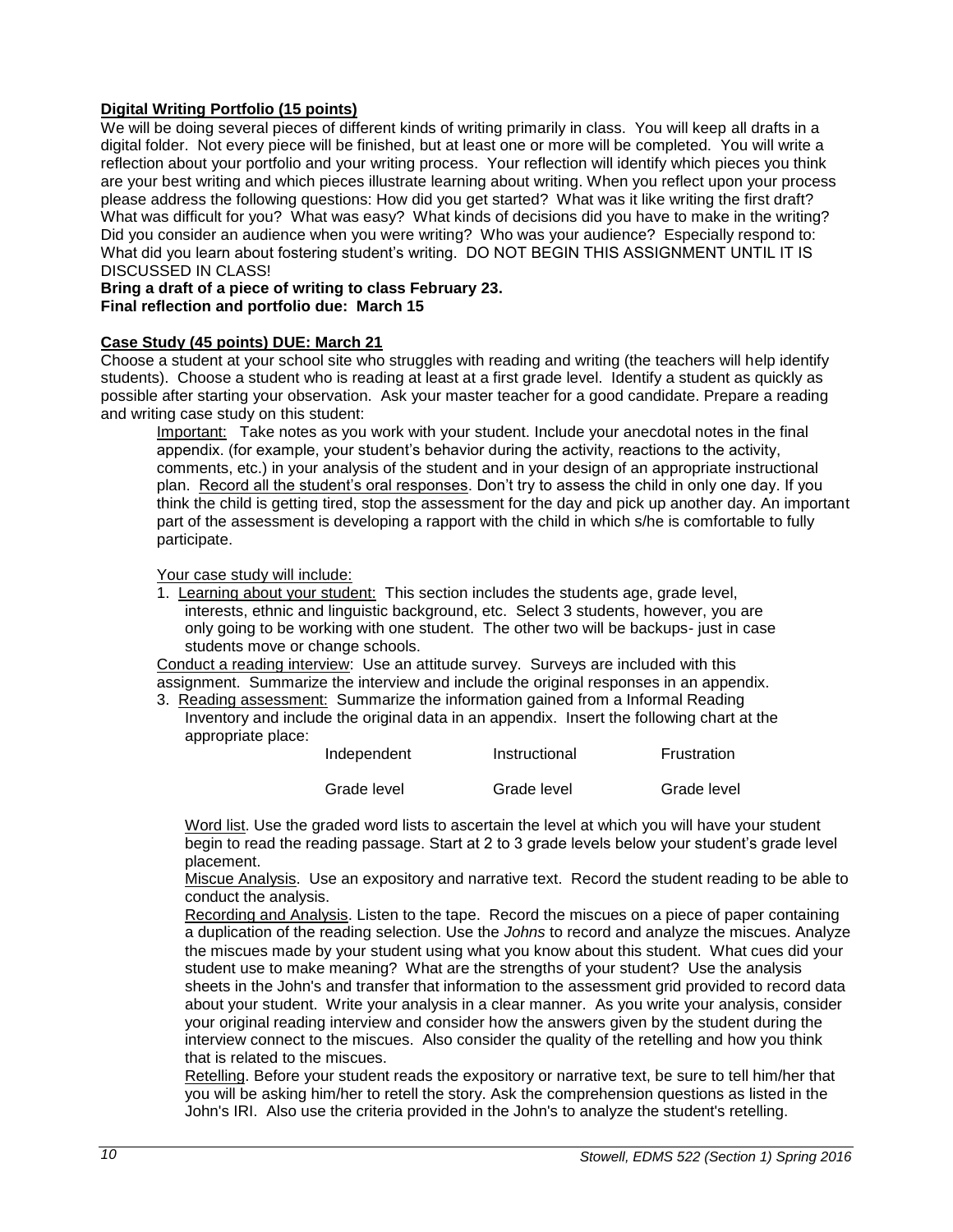- 5. Recommendations: based on the information you have gathered about the student, discuss his or her strengths (very important - what can he or she do) and weaknesses: what does this student need to work on. Make specific instructional recommendations for how a teacher could work with this student in the future. You might also make recommendations for the student and parents: what can the student do on his or her own that is not dependent on the teacher.
- 6. Instructional Plan: Design an instructional plan for your student. You are the teacher. Knowing what you know about your student as a result of assessment, what areas would an appropriate instructional plan focus on? Why? Refer to the standards in the reading/language Arts Framework for CA Public Schools for your child's grade level to guide you as you design the intervention plan.
- 7. Reflection: Based on your classroom observations of reading and writing as well as on what you learned in the assessment process and intervention process, what would you do differently or try differently? What other scaffolds or strategies would you use? How would you use them? What other interventions would you try? What would your next steps in assessment be?
- 8. Appendix: Include the reading and writing interviews, the John's forms, writing samples, and writing rubric.

#### **Bring the data that you have to class March 8 and we will troubleshoot, and analyze your data. If you need more time with your student, please contact me. For every day late after March 21, 5 points will be automatically deducted.**

## **No final exam.**

## **Assessment of Professional Dispositions**

Assessing a candidate's dispositions within a professional preparation program is recognition that teaching and working with learners of all ages requires not only specific content knowledge and pedagogical skills, but positive attitudes about multiple dimensions of the profession. The School of Education has identified six dispositions – social justice and equity, collaboration, critical thinking, professional ethics, reflective teaching and learning, and life-long learning—and developed an assessment rubric. For each dispositional element, there are three levels of performance - *unacceptable*, *initial target*, and *advanced target*. The description and rubric for the three levels of performance offer measurable behaviors and examples.

The assessment is designed to provide candidates with ongoing feedback for their growth in professional dispositions and includes a self-assessment by the candidate. The dispositions and rubric are presented, explained and assessed in one or more designated courses in each program as well as in clinical practice. Based upon assessment feedback candidates will compose a reflection that becomes part of the candidate's Teaching Performance Expectation portfolio. Candidates are expected to meet the level of initial target during the program.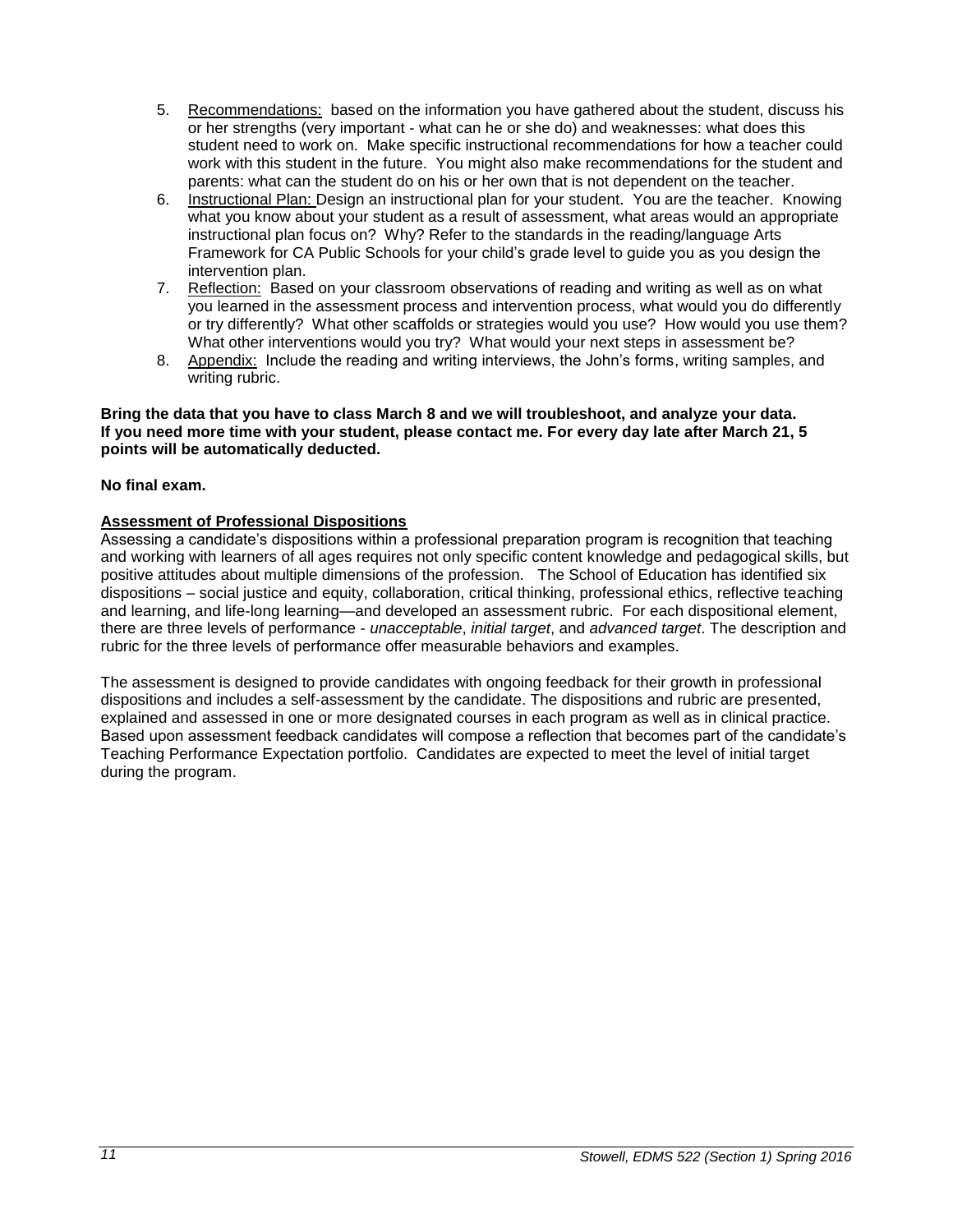# **SCHEDULE/COURSE OUTLINE**

<span id="page-11-0"></span>

| <b>Date</b>                     | <b>Topic</b>            | <b>Readings</b>                                                              |
|---------------------------------|-------------------------|------------------------------------------------------------------------------|
| January 26                      | Overview                |                                                                              |
| am                              | Overview of Common      |                                                                              |
| Session 1                       | <b>Core Standards</b>   |                                                                              |
|                                 | mid year reflection     |                                                                              |
| January 26                      | Assessment/case study   | Beers Chpt 3                                                                 |
| pm                              | Miscue analysis         | Bring Johns book                                                             |
| Session 2                       |                         | Duke, N. "Reading and writing informational texts- keys to student           |
|                                 |                         | success"                                                                     |
| Feb. 2 am                       | Assessment/case study   | Beers Chpt. 3, 10                                                            |
| Session 3                       |                         | Johns chpt 1, 2, 3                                                           |
|                                 |                         | Bring Johns book                                                             |
| Feb. 2 pm                       | 6 traits and writing    | Tomplins chpt. 5                                                             |
| Session 4                       |                         | "Spence, L. "Generous reading: Seeing students through their                 |
|                                 |                         | writing" (moodle)                                                            |
|                                 |                         | Gourley, "Why so many students' essays miss the mark" (moodle)               |
| Feb. 9 am                       | Writing workshop/       | Tompkins chpt. 1,2,10, 11                                                    |
| Session 5                       | Teaching writing        | Applebee & Langer, "What's happening in the teaching of writing,"            |
|                                 |                         | (moodle)                                                                     |
|                                 |                         | Zumbrunn, S. & K. Krause, "Conversations with leaders: Principles            |
|                                 |                         | of effective writing instruction" (moodle)                                   |
|                                 |                         | Graves, D. "Conditions for effective writing" (moodle)                       |
|                                 |                         | Stowell, "Why write" (moodle)                                                |
| Feb. 9 pm                       | Teaching writing/mentor | Wood Ray, K. "Journey of a single hour"                                      |
| Session 6                       | texts                   | Wilhelm, J. "What must be taught about writing" (moodle)                     |
|                                 |                         | DelliCarpini, "Success with ELLs"                                            |
|                                 |                         | Gallagher, K. "Making the most of mentor texts"                              |
|                                 |                         | Tompkins chpt. 9                                                             |
|                                 |                         | <b>Read and bring writing books</b>                                          |
| $\overline{\text{Feb}}$ . 16 am | Comprehension and       | Beers Chpts 1.2, 6                                                           |
| Session 7                       | prior knowledge         | Tigue, E. A. Douglas, K. Wright, T., Hodeges, Franks: "Beyond the            |
|                                 |                         | story map"                                                                   |
|                                 |                         | Fisher & Frey, "Text complexity and close readings" (moodle)                 |
|                                 |                         | Newman, S. & K. Roskos, "Helping children become more                        |
|                                 |                         | knowledgeable through text."                                                 |
|                                 |                         | Styslinger, M., Walker, N. & Lenker, T. "Beyond the sticky note              |
|                                 |                         | and Venn diagram: Comprehension strategies for the 21 <sup>st</sup> century- |
|                                 |                         | schools"                                                                     |
| February 16                     | Comprehension           | Beers Chpts. 4, 5                                                            |
| pm                              | Vocabulary              | Nilsen & Nilsen, "Latin revived: Source-based vocabulary lessons             |
| Session 8                       |                         | courtesy of Harry Potter"                                                    |
|                                 |                         | Fisher and Frey, "Engaging the Adolescent learner: What happens              |
|                                 |                         | after reading?"                                                              |
|                                 |                         | Fang, Z & B. Pace "Teaching with challenging texts in the                    |
|                                 |                         | disciplines"                                                                 |
|                                 |                         |                                                                              |